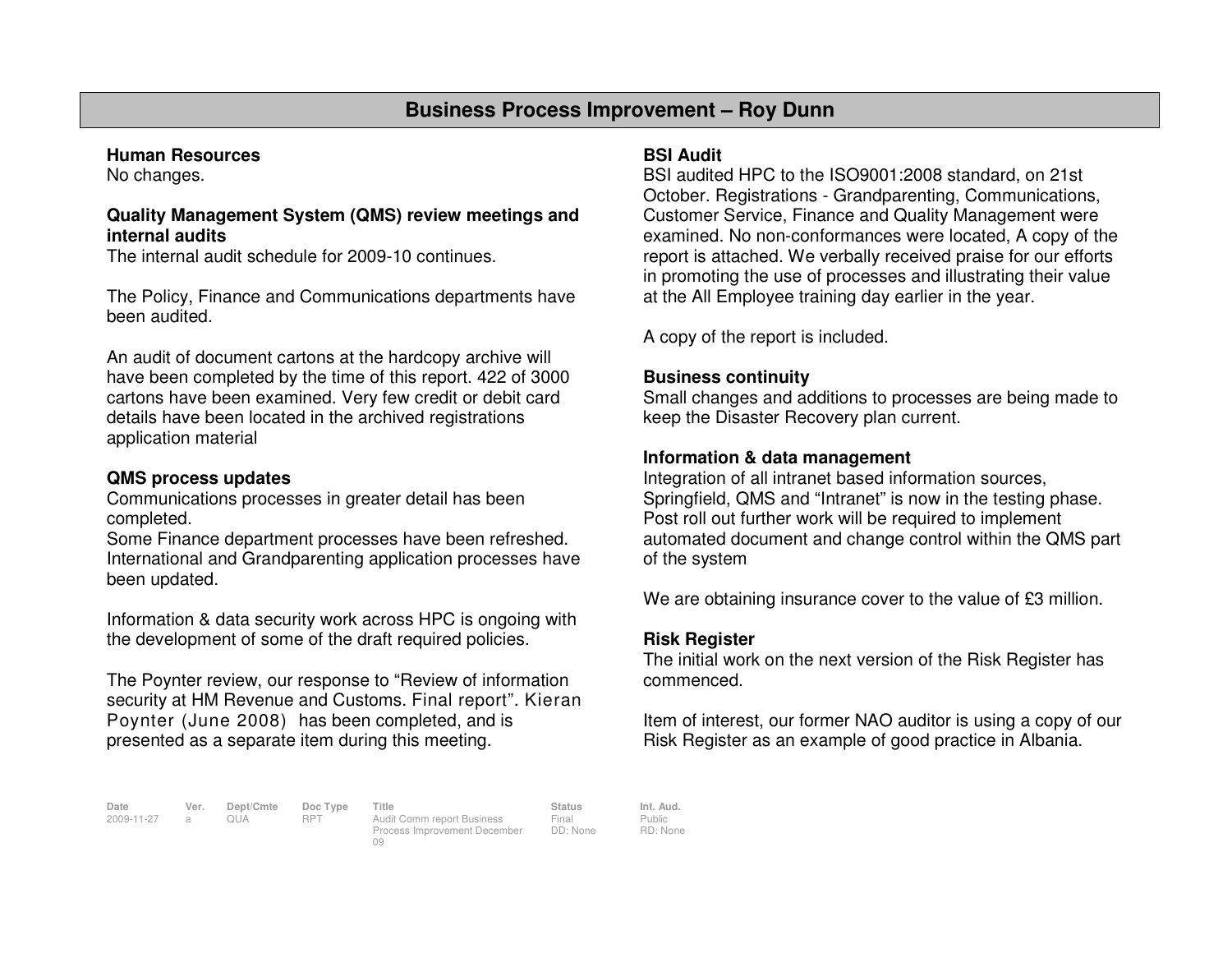# Assessment Report Health Professions Council



**Report Author** Lisa Clarke **Visit Start Date** 21/10/2009

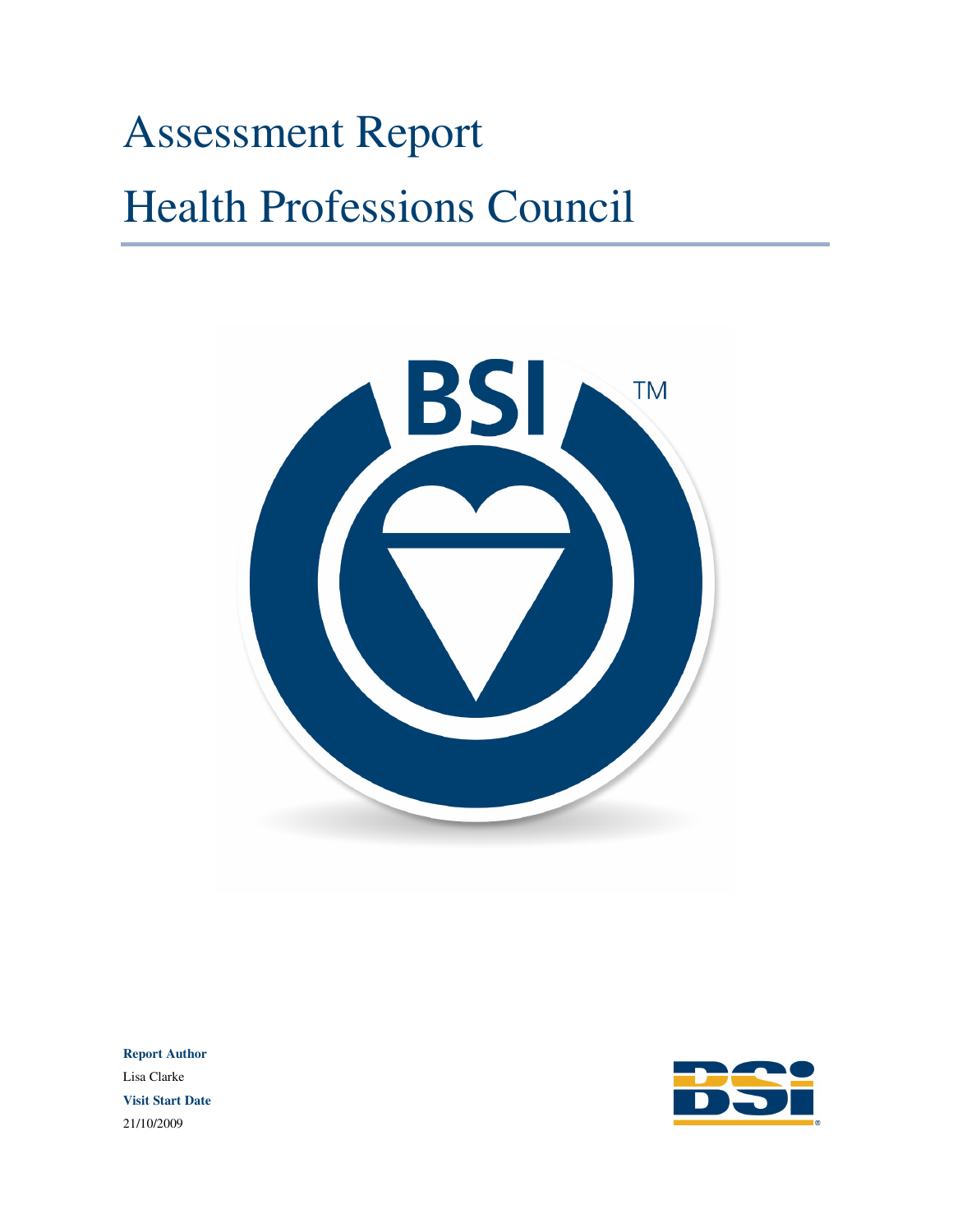# Introduction

This report has been compiled by Lisa Clarke and relates to the assessment activity detailed below:

| <b>Visit ref/Type/Date/Duration</b>  | <b>Certificate/Standard</b> | <b>Site address</b>               |
|--------------------------------------|-----------------------------|-----------------------------------|
| 7265176                              | FS 83074                    | <b>Health Professions Council</b> |
| Continuing Assessment (Surveillance) | ISO 9001:2008               | Park House                        |
| 21/10/2009                           |                             | 184 Kennington Park Road          |
|                                      |                             | London                            |
| $\lfloor \text{day(s)} \rfloor$      |                             | <b>SE11 4BU</b>                   |
| No. Employees: 125                   |                             | United Kingdom                    |

The objective of the assessment was to continue progress of the assessment programme leading up to the strategic review in April 2010.

# Management Summary

The areas assessed during the course of the visit were found to be effective.

There were no outstanding nonconformities to review from previous assessments.

No new nonconformities were identified during the assessment. Enhanced detail relating to the overall assessment findings is contained within subsequent sections of the report.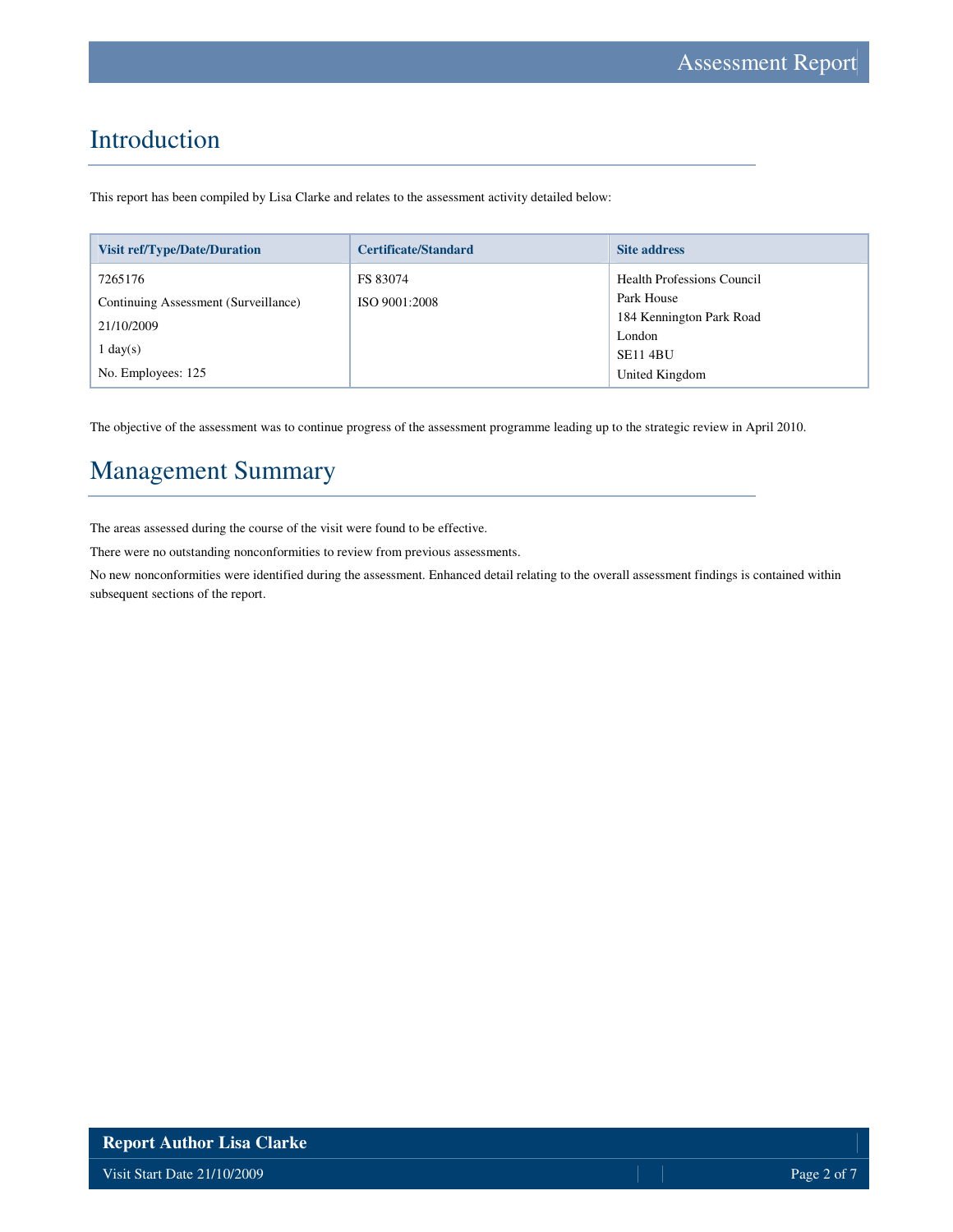# Areas Assessed & Findings

#### **Registrations – Grandparenting**

The grand parenting process is in use for the psychologists who now need to register with HPC as a statutory requirement. The process has not been used for 3 years and has been thoroughly reviewed and updated in preparation for the new profession intake. Samples were used to demonstrate compliance with the plans and these appeared to demonstrate that the system works well so far. Fewer applications have been received than anticipated and it is proving difficult to forecast when the remainder will arrive over the coming 3 year period.

The process is carefully controlled using software records to track actions and progress. Target timescales have been put in place for acknowledgement of applications and for progress of the application.

The processes are monitored via a series of spot checks which are recorded. Historical statistics are being built up and will be used to identify any learning gaps or improvement potential within the team.

#### **Communications**

The communications team are responsible for communications strategy within the Health Professions Council. Their work is covered by the quality management system and is split between process driven tasks and project based work. This is organised via a work plan which links to a five year plan.

The main processes within Communications are controlled via process documentation, which has been written by the Director of Communications with input from the team. Quality and progress of work is reviewed regularly via update meetings and team meetings. There is also a monthly report to the Communications committee.

#### **Customer Services**

Customer service is a high priority for the Council, and it is a stated objective to ensure that all complaints are responded to promptly in a full and frank manner. Reporting on customer satisfaction has been developed over the last six months and better statistical information is now available for analysis.

#### **Finances**

Financial processes are included in the quality system and these are currently undergoing a thorough review by the new Financial Director, who has plans to transfer them into a Visio format. Risk points in the system have been identified, and these have been planned to include second person intervention with authority levels as appropriate.

The department works on a rolling five year plan linking to the annual budget and work plans. The teams are split two ways - accounting and transactions. An away day is planned and will include Sage accounting, team building and some emphasis on the redevelopment of the quality processes in Visio.

Suppliers are managed via Sage. They are reassessed every 4 years with a tender process in place for high level spend.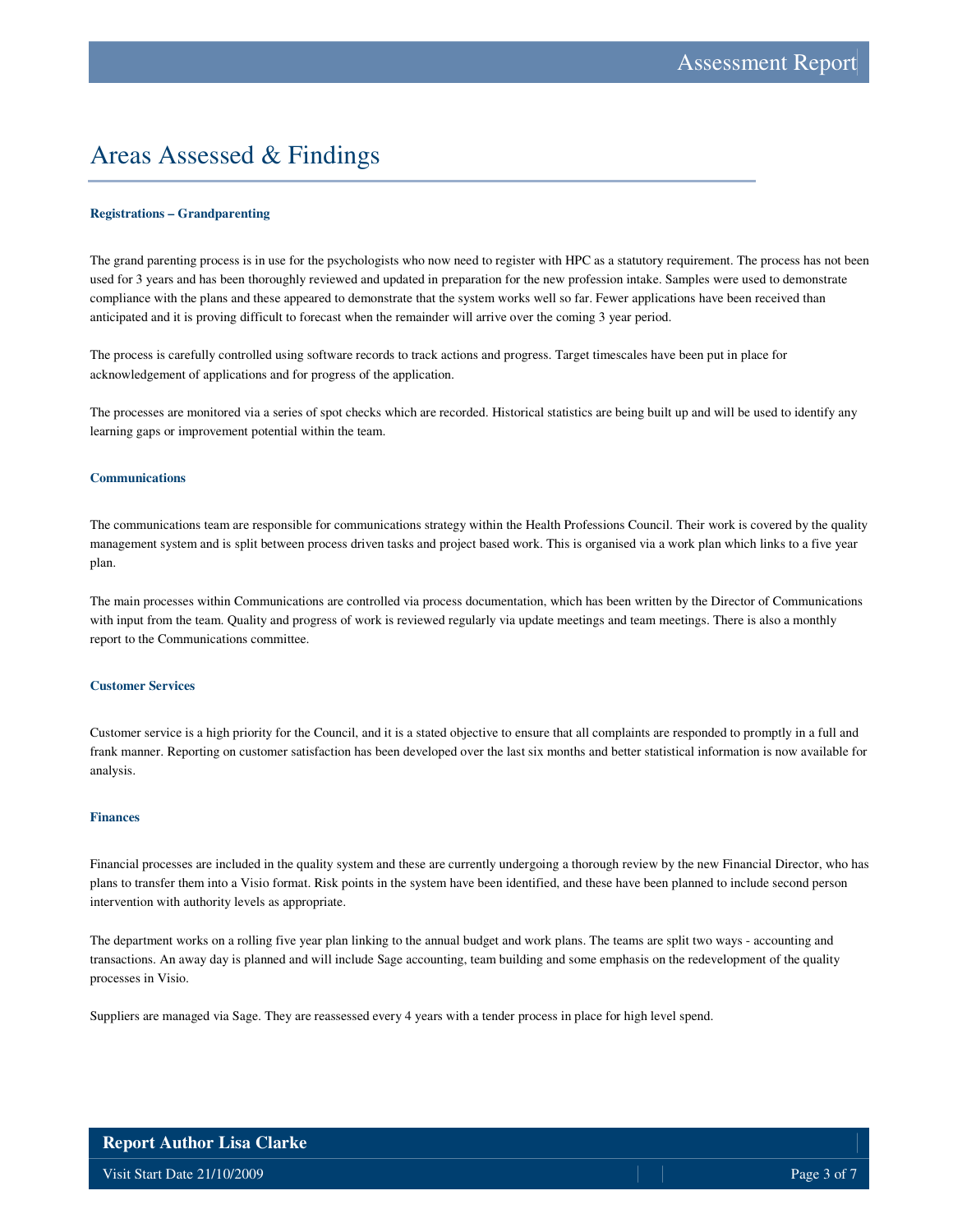# Assessment Participants

On behalf of the organisation:

| <b>Name</b>             | <b>Position</b>                      |
|-------------------------|--------------------------------------|
| Roy Dunne               | Head of Business Process Improvement |
| Cherise Evans           | PA to Operations Directorate         |
| Tom Berrie              | <b>Information Services Manager</b>  |
| Greg Ross-Sampson       | <b>Operations Director</b>           |
| David Waddle            | <b>Customer Services Manager</b>     |
| <b>Richard Houghton</b> | <b>Head of Registrations</b>         |
| Jacqueline Ladds        | Director of Communications           |
| Tony Glazier            | Web Manager                          |
| <b>Charlotte Milner</b> | <b>Financial Controller</b>          |
| Gary Butler             | Director of Finance                  |

The assessment was conducted on behalf of BSI by:

| <b>Name</b> | <b>Position</b> |
|-------------|-----------------|
| Lisa Clarke | Team leader     |

# Continuing Assessment

The programme of continuing assessment is detailed below.

| <b>Site Address</b>                    | <b>Certificate Reference/Visit Cycle</b> |            |  |
|----------------------------------------|------------------------------------------|------------|--|
| <b>Health Professions Council</b>      | FS 83074                                 |            |  |
| Park House<br>184 Kennington Park Road | Visit interval:                          | 6 months   |  |
| London                                 | Visit duration:                          | 7 hours    |  |
| <b>SE11 4BU</b><br>United Kingdom      | Next re-certification:                   | 01/04/2007 |  |

Re-certification by Strategic Review will be conducted on completion of the cycle, or sooner as required. The review will focus on the strengths and weaknesses of your Management System.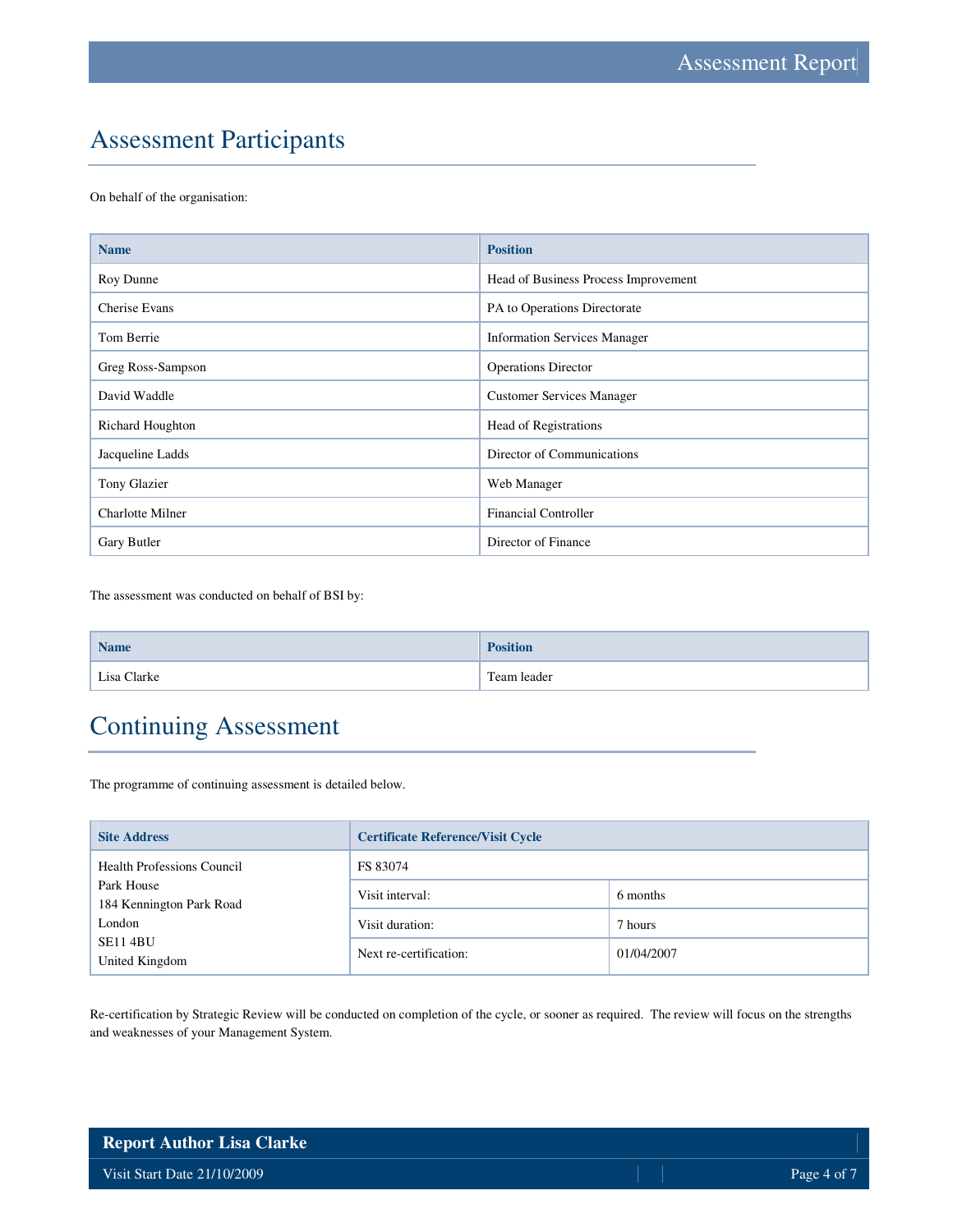# Certification Assessment Plan

|                                           |                         | Visit 1      | Visit 2 | Visit 3 | Visit 4 | Visit 5      | Visit 6 |
|-------------------------------------------|-------------------------|--------------|---------|---------|---------|--------------|---------|
| <b>Business area/Location</b>             | Date (mm/yy):           | 10/07        | 04/08   | 10/08   | 04/09   | 10/09        | 04/10   |
|                                           | <b>Duration (days):</b> | $\mathbf{1}$ | 1       | 1       | 1       | $\mathbf{1}$ | 1       |
| Registrations UK                          |                         |              |         |         |         |              |         |
| Registrations International               |                         |              |         |         |         |              |         |
| Registrations Grand parenting             |                         |              |         |         |         |              |         |
| Communications                            |                         |              |         |         |         |              |         |
| Approvals & Monitoring                    |                         |              |         |         |         |              |         |
| Fitness to Practice                       |                         |              |         |         |         |              |         |
| HR/Partner Validation                     |                         |              |         |         |         |              |         |
| Purchasing & supplier evaluation          |                         |              |         |         |         |              |         |
| Secretariat                               |                         |              |         |         |         |              |         |
| <b>Customer Services</b>                  |                         |              |         |         |         |              |         |
| Finance                                   |                         |              |         |         |         |              |         |
| Management System Organisation and Review |                         |              |         |         |         |              |         |
| Senior Management Interview               |                         |              |         |         |         |              |         |
| Preparation for Strategic Review          |                         |              |         |         |         |              |         |
| <b>Strategic Review</b>                   |                         |              |         |         |         |              |         |
| Staff development and Training            |                         |              |         |         |         |              |         |
| Policy                                    |                         |              |         |         |         |              |         |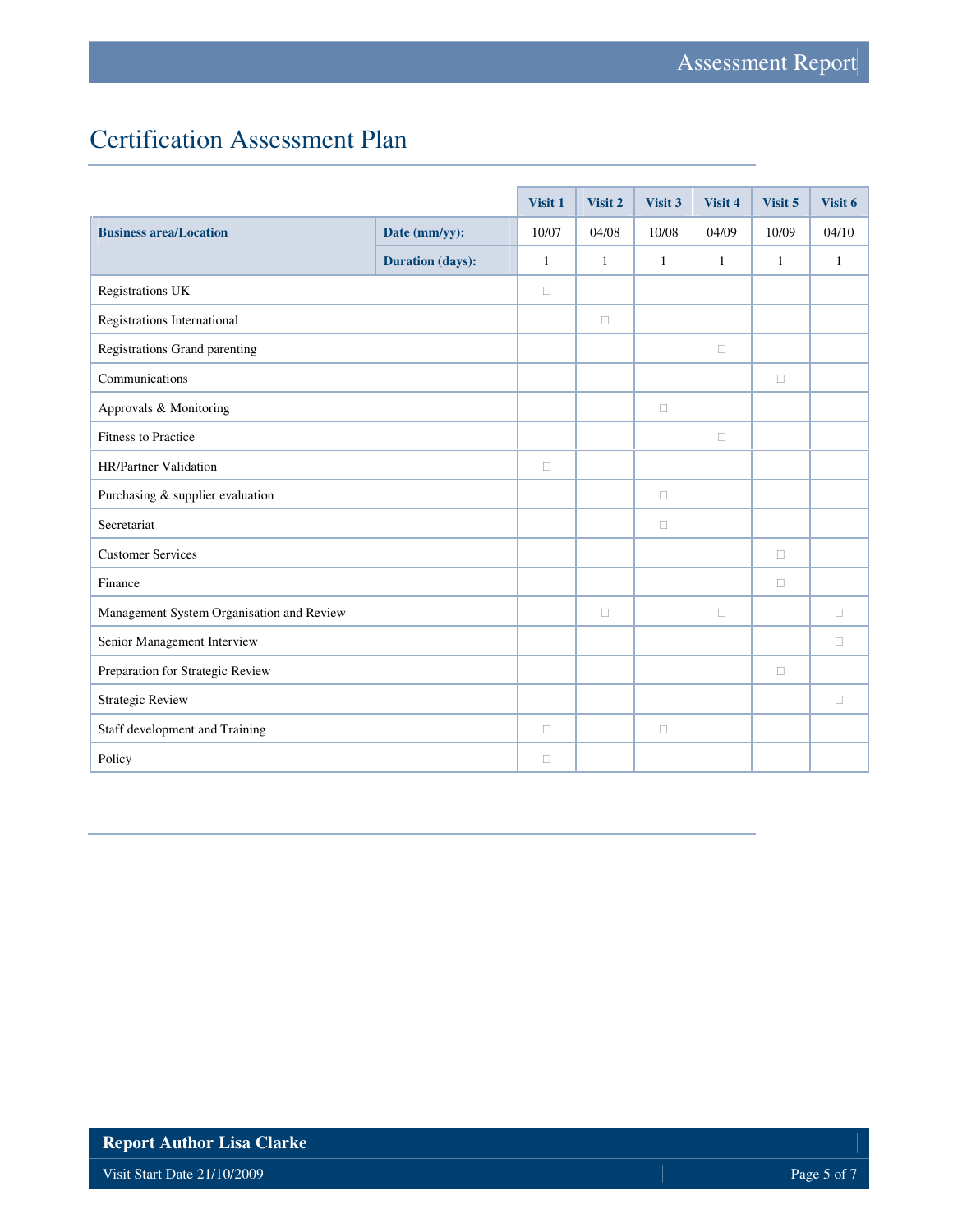# Next Visit Plan

#### **Visit objectives:**

The next visit will conclude the current 3 year assessment cycle. This will include a review of the recertification pack and will also assess the various senior management responsibilities via interview with one of the top management team.

#### **Visit scope:**

As detailed below:

| <b>Date</b> | <b>Assessor</b> | <b>Time</b> | <b>Area/Process</b>                         | <b>Clause</b> |
|-------------|-----------------|-------------|---------------------------------------------|---------------|
|             | Lisa Clarke     | 09.30       | Opening meeting - BSI formalities, updates. |               |
|             |                 | 10.00       | Review of recertification pack              |               |
|             |                 | 11.00       | Senior management interview                 |               |
|             |                 | 12.00       | Any outstanding assessment activity         |               |
|             |                 | 12.30       | Lunch                                       |               |
|             |                 | 13.30       | Quality system*                             |               |
|             |                 | 14.30       | Report writing and certification decision   |               |
|             |                 | 16.00       | Closing meeting                             |               |

Please note that BSI reserves the right to apply a charge equivalent to the full daily rate for cancellation of the visit by the organisation within 30 days of an agreed visit date. It is a condition of Registration that a deputy management representative be nominated. It is expected that the deputy would stand in should the management representative find themselves unavailable to attend an agreed visit within 30 days of its conduct.